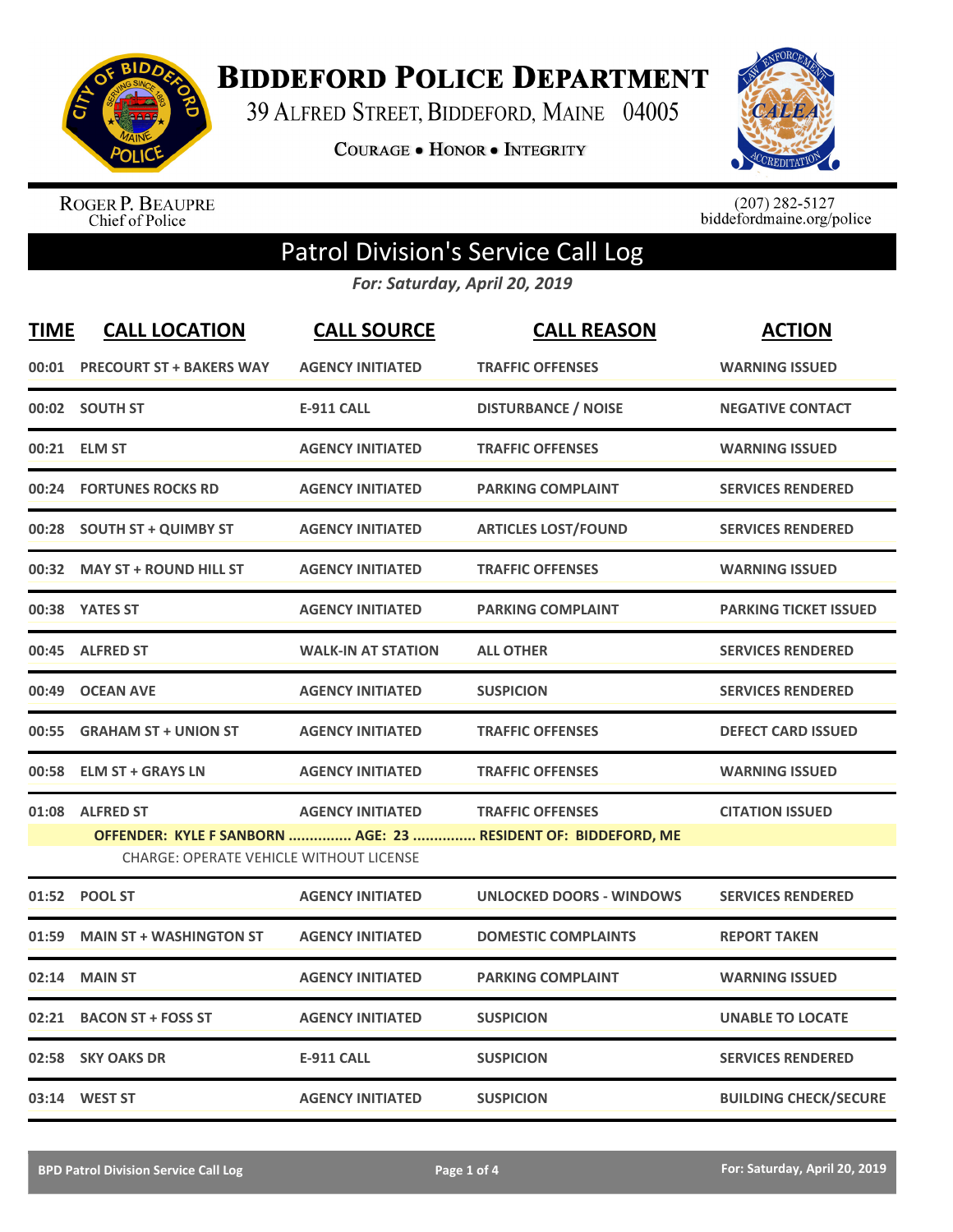| <b>TIME</b> | <b>CALL LOCATION</b>                                            | <b>CALL SOURCE</b>        | <b>CALL REASON</b>                                                                                            | <b>ACTION</b>            |
|-------------|-----------------------------------------------------------------|---------------------------|---------------------------------------------------------------------------------------------------------------|--------------------------|
| 03:20       | <b>WESTERN AVE</b>                                              | <b>AGENCY INITIATED</b>   | <b>SUSPICION</b>                                                                                              | <b>SERVICES RENDERED</b> |
|             | 04:05 WESTERN AVE<br><b>CHARGE: FAILURE TO REGISTER VEHICLE</b> | <b>AGENCY INITIATED</b>   | <b>TRAFFIC OFFENSES</b><br>OFFENDER: JEAN PIERRE RWAKA BARENGAYABO RWAKA  AGE: 35  RESIDENT OF: BIDDEFORD, ME | <b>REPORT TAKEN</b>      |
|             | 04:22 HILL ST                                                   | <b>E-911 CALL</b>         | ATTEMPTED/THREATENED SUICIDE SERVICES RENDERED                                                                |                          |
|             | 04:38 ALFRED ST<br>CHARGE: VIOLATING CONDITION OF RELEASE       | <b>E-911 CALL</b>         | <b>VIOL OF BAIL CONDITIONS</b><br>OFFENDER: DALE EUGENE EVERETT  AGE: 66  RESIDENT OF: BIDDEFORD, ME          | <b>CITATION ISSUED</b>   |
|             | 05:03 ELM ST + GRAYS LN                                         | <b>AGENCY INITIATED</b>   | <b>TRAFFIC OFFENSES</b>                                                                                       | <b>VSAC ISSUED</b>       |
|             | 05:09 POOL ST                                                   | <b>NON-EMERGENCY CALL</b> | <b>CITIZEN ASSIST-SERVICE CALL</b>                                                                            | <b>SERVICES RENDERED</b> |
|             | 05:38 ALFRED ST                                                 | <b>AGENCY INITIATED</b>   | <b>TRAFFIC OFFENSES</b>                                                                                       | <b>VSAC ISSUED</b>       |
|             | 05:54 PRECOURT ST                                               | <b>AGENCY INITIATED</b>   | <b>TRAFFIC OFFENSES</b>                                                                                       | <b>VSAC ISSUED</b>       |
| 06:29       | <b>PIERSONS LN</b><br><b>CHARGE: DOMESTIC VIOLENCE ASSAULT</b>  | <b>E-911 CALL</b>         | <b>DOMESTIC COMPLAINTS</b><br>OFFENDER: GILDAS GATORE  AGE: 26  RESIDENT OF: BIDDEFORD, ME                    | <b>ARREST(S) MADE</b>    |
| 06:48       | <b>WASHINGTON ST</b>                                            | <b>NON-EMERGENCY CALL</b> | <b>SUSPICION</b>                                                                                              | <b>SERVICES RENDERED</b> |
|             | 07:24 WEST ST                                                   | <b>RADIO</b>              | <b>ANIMAL COMPLAINT</b>                                                                                       | <b>SERVICES RENDERED</b> |
|             | 08:26 WEST ST                                                   | <b>AGENCY INITIATED</b>   | <b>ANIMAL COMPLAINT</b>                                                                                       | <b>SERVICES RENDERED</b> |
|             | 08:55 PRECOURT ST + MOUNTAIN RD AGENCY INITIATED                |                           | <b>TRAFFIC OFFENSES</b>                                                                                       | <b>WARNING ISSUED</b>    |
|             | 09:09 BOULDER WAY + ALFRED ST                                   | <b>AGENCY INITIATED</b>   | <b>TRAFFIC OFFENSES</b>                                                                                       | <b>WARNING ISSUED</b>    |
|             | 09:31 FOSS ST                                                   | <b>AGENCY INITIATED</b>   | <b>ALL OTHER</b>                                                                                              | <b>SERVICES RENDERED</b> |
|             | 09:36 PIKE ST                                                   | <b>E-911 CALL</b>         | 911 MISUSE                                                                                                    | <b>NEGATIVE CONTACT</b>  |
|             | 09:42 ALFRED ST                                                 | <b>AGENCY INITIATED</b>   | <b>ARTICLES LOST/FOUND</b>                                                                                    | <b>SERVICES RENDERED</b> |
|             | <b>10:19 MAIN ST</b>                                            | <b>NON-EMERGENCY CALL</b> | <b>DISTURBANCE / NOISE</b>                                                                                    | <b>SERVICES RENDERED</b> |
|             | 11:31 HARRISON AVE                                              | <b>NON-EMERGENCY CALL</b> | <b>ANIMAL COMPLAINT</b>                                                                                       | <b>SERVICES RENDERED</b> |
|             | 12:06  FOSS ST<br><b>CHARGE: DOMESTIC VIOLENCE ASSAULT</b>      | <b>NON-EMERGENCY CALL</b> | <b>DOMESTIC COMPLAINTS</b><br>OFFENDER: AMI LYNN KARANTZA  AGE: 38  RESIDENT OF: BIDDEFORD, ME                | <b>ARREST(S) MADE</b>    |
| 12:19       | <b>MARINER WAY</b>                                              | <b>E-911 CALL</b>         | 911 MISUSE                                                                                                    | <b>WARNING ISSUED</b>    |
|             | 12:58 WASHINGTON ST                                             | <b>NON-EMERGENCY CALL</b> | <b>SINK HOLE</b>                                                                                              | <b>SERVICES RENDERED</b> |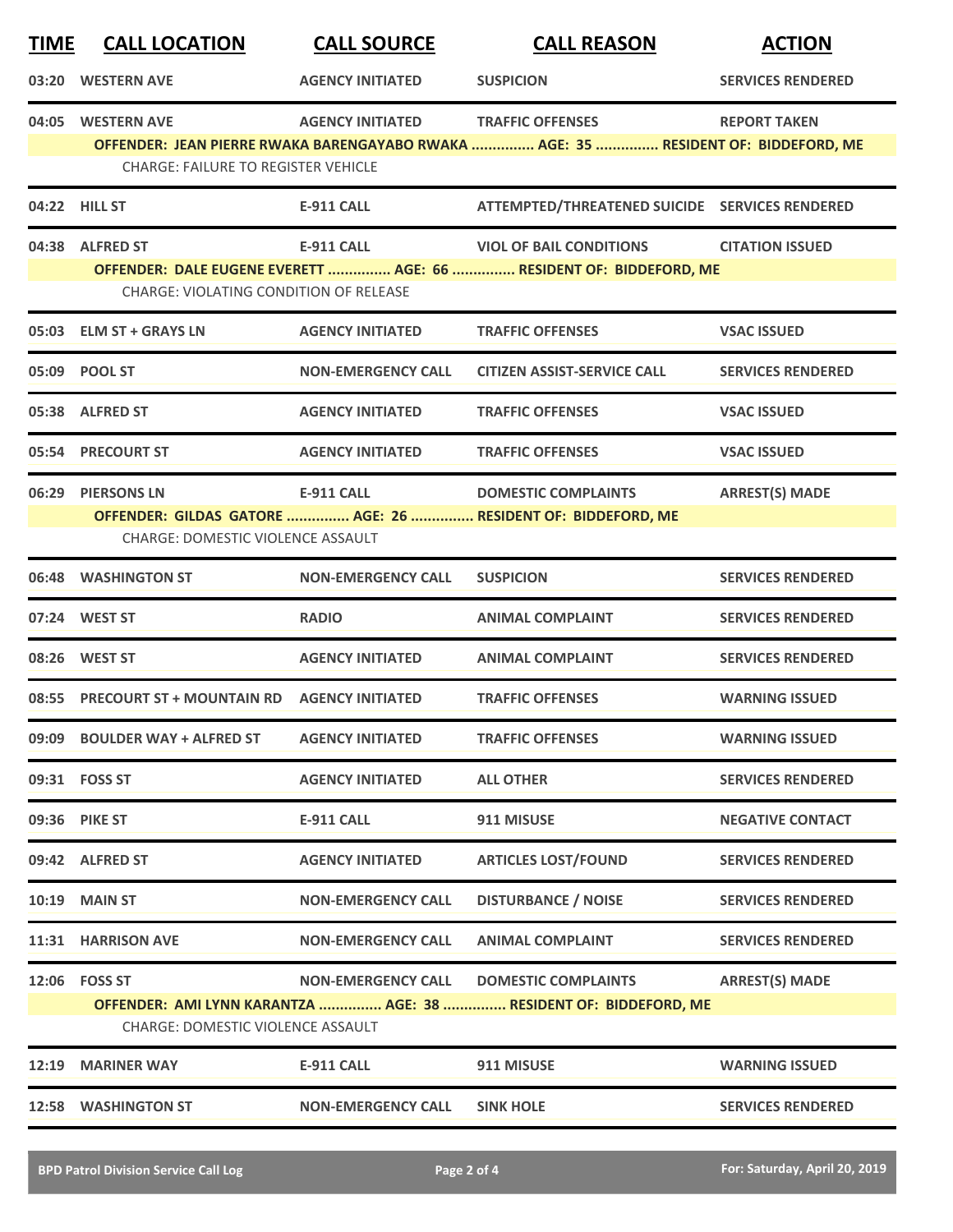| <b>TIME</b> | <b>CALL LOCATION</b>          | <b>CALL SOURCE</b>        | <b>CALL REASON</b>                        | <b>ACTION</b>            |
|-------------|-------------------------------|---------------------------|-------------------------------------------|--------------------------|
|             | 13:07 SUMMER ST               | <b>NON-EMERGENCY CALL</b> | <b>DRUG</b>                               | <b>NEGATIVE CONTACT</b>  |
|             | 13:10 ALFRED ST               | <b>AGENCY INITIATED</b>   | <b>TRAFFIC OFFENSES</b>                   | <b>WARNING ISSUED</b>    |
|             | 13:34 VILLAGE LN              | <b>NON-EMERGENCY CALL</b> | <b>BURGLARY OF A MOTOR VEHICLE</b>        | <b>REPORT TAKEN</b>      |
|             | 13:38 ALFRED ST               | <b>AGENCY INITIATED</b>   | <b>TRAFFIC OFFENSES</b>                   | <b>VSAC ISSUED</b>       |
|             | 13:57 BACON ST                | <b>NON-EMERGENCY CALL</b> | <b>CRIM THREAT / TERRORIZING</b>          | <b>SERVICES RENDERED</b> |
|             | 14:04 MAIN ST                 | <b>E-911 CALL</b>         | <b>DISORDERLY CONDUCT</b>                 | <b>REPORT TAKEN</b>      |
|             | 14:25 EMERY ST                | <b>WALK-IN AT STATION</b> | <b>HARASSMENT</b>                         | <b>REPORT TAKEN</b>      |
|             | 15:18 ADAMS ST                | <b>NON-EMERGENCY CALL</b> | <b>ARTICLES LOST/FOUND</b>                | <b>SERVICES RENDERED</b> |
|             | 15:37 ALFRED ST               | <b>NON-EMERGENCY CALL</b> | <b>ALL OTHER</b>                          | <b>SERVICES RENDERED</b> |
|             | 16:01 WEST ST + RAVENSWOOD DR | <b>AGENCY INITIATED</b>   | <b>TRAFFIC OFFENSES</b>                   | <b>WARNING ISSUED</b>    |
|             | 16:05 BIRCH ST                | <b>NON-EMERGENCY CALL</b> | ATTEMPTED/THREATENED SUICIDE REPORT TAKEN |                          |
| 16:20       | <b>MARBLEHEAD LN</b>          | <b>AGENCY INITIATED</b>   | <b>SUSPICION</b>                          | <b>SERVICES RENDERED</b> |
| 16:27       | <b>EAST BROOK LN</b>          | <b>E-911 CALL</b>         | 911 MISUSE                                | <b>SERVICES RENDERED</b> |
| 17:10       | <b>OLD POOL RD</b>            | <b>NON-EMERGENCY CALL</b> | <b>SUSPICION</b>                          | <b>NO VIOLATION</b>      |
|             | 17:22 WENTWORTH ST            | <b>AGENCY INITIATED</b>   | <b>WARRANT ARREST</b>                     | <b>NEGATIVE CONTACT</b>  |
|             | 17:33 ALFRED ST               | <b>E-911 CALL</b>         | 911 MISUSE                                | <b>CALL TRANSFERRED</b>  |
|             | 18:03 BIDDEFORD GATEWAY CTR   | <b>E-911 CALL</b>         | 911 MISUSE                                | <b>WARNING ISSUED</b>    |
|             | 18:45 GRAHAM ST + BIRCH ST    | <b>AGENCY INITIATED</b>   | <b>TRAFFIC OFFENSES</b>                   | <b>WARNING ISSUED</b>    |
|             | 19:21 KING ST                 | <b>NON-EMERGENCY CALL</b> | <b>DOMESTIC COMPLAINTS</b>                | <b>REPORT TAKEN</b>      |
|             | 19:57 MARINER WAY             | <b>NON-EMERGENCY CALL</b> | <b>SUSPICION</b>                          | <b>SERVICES RENDERED</b> |
|             | 20:09 ALFRED ST               | <b>AGENCY INITIATED</b>   | <b>TRAFFIC OFFENSES</b>                   | <b>WARNING ISSUED</b>    |
|             | 20:13 KING ST                 | <b>NON-EMERGENCY CALL</b> | <b>DOMESTIC COMPLAINTS</b>                | <b>UNFOUNDED</b>         |
|             | 20:39 MAIN ST                 | <b>AGENCY INITIATED</b>   | <b>SUSPICION</b>                          | <b>SERVICES RENDERED</b> |
|             | 21:14 BIRCH ST                | E-911 CALL                | 911 MISUSE                                | <b>WARNING ISSUED</b>    |
|             | 21:25 SPRUCE ST               | <b>NON-EMERGENCY CALL</b> | <b>SUSPICION</b>                          | <b>SERVICES RENDERED</b> |
|             | 22:11 LINCOLN ST              | <b>WALK-IN AT STATION</b> | <b>ALL OTHER</b>                          | <b>SERVICES RENDERED</b> |